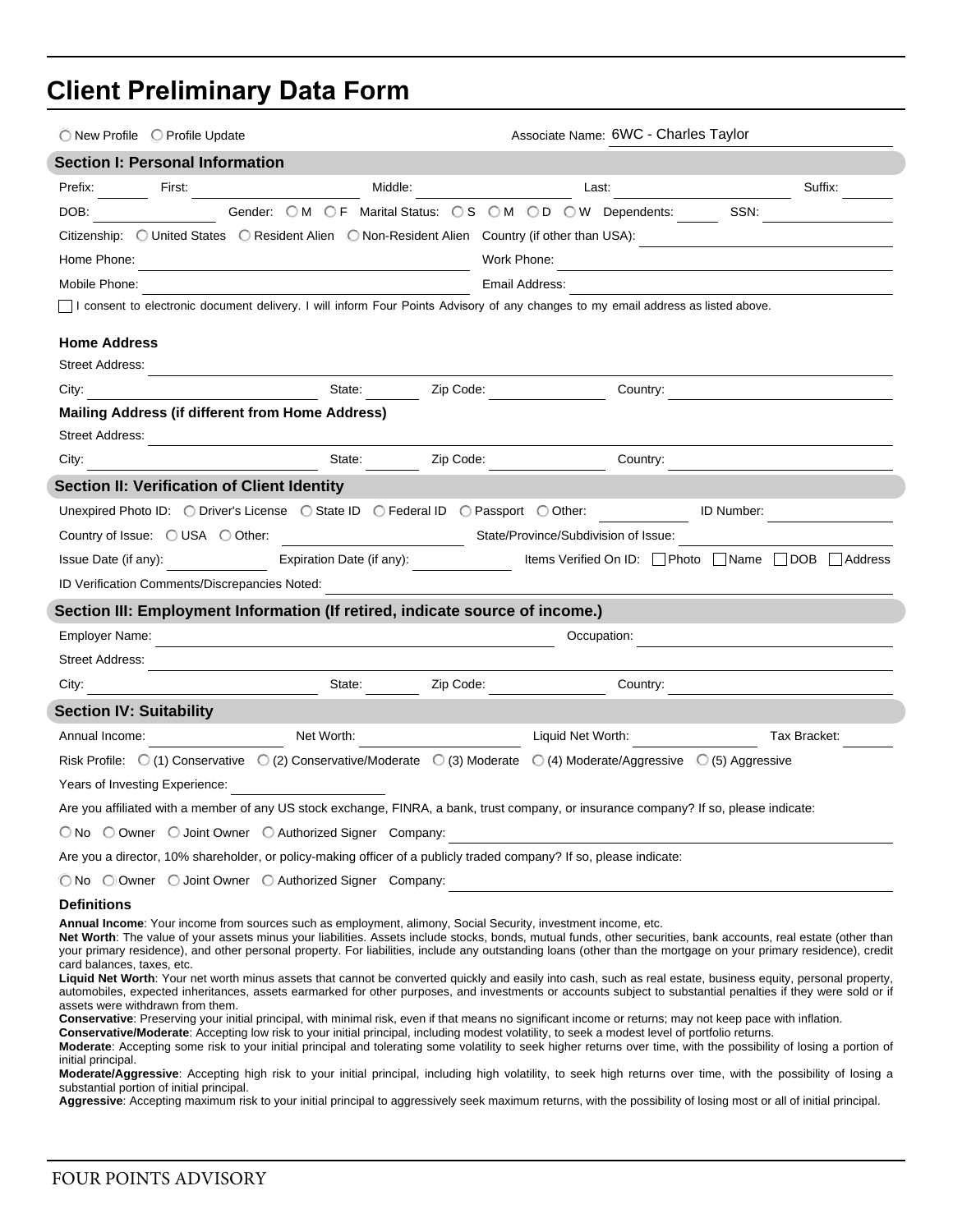|  |  |  | Section V: Other Investments Held |  |
|--|--|--|-----------------------------------|--|
|--|--|--|-----------------------------------|--|

I understand that, in order to properly advise me, it is important that my advisor by fully informed as to all investments I currently hold. Below represents **all** investments I currently hold:

| Investment Type: |  |
|------------------|--|
|------------------|--|

**Investment Type:** Where Held: Current Value:

| ______                                                                                                                                                                                                                               |                                                                                                                                                                                                                                      |  |
|--------------------------------------------------------------------------------------------------------------------------------------------------------------------------------------------------------------------------------------|--------------------------------------------------------------------------------------------------------------------------------------------------------------------------------------------------------------------------------------|--|
|                                                                                                                                                                                                                                      |                                                                                                                                                                                                                                      |  |
|                                                                                                                                                                                                                                      | _______                                                                                                                                                                                                                              |  |
|                                                                                                                                                                                                                                      | ________________                                                                                                                                                                                                                     |  |
|                                                                                                                                                                                                                                      |                                                                                                                                                                                                                                      |  |
| <u> The Communication of the Communication of the Communication of the Communication of the Communication of the Communication of the Communication of the Communication of the Communication of the Communication of the Commun</u> | <u> The Common State Common State Common State Common State Common State Common State Common State Common State Common State Common State Common State Common State Common State Common State Common State Common State Common S</u> |  |
|                                                                                                                                                                                                                                      | <u> 1989 - Andrea Andrew Maria (h. 1989).</u>                                                                                                                                                                                        |  |
|                                                                                                                                                                                                                                      | <u> 1989 - Andrea San Andrea San Andrea San Andrea San Andrea San Andrea San Andrea San Andrea San Andrea San An</u>                                                                                                                 |  |
|                                                                                                                                                                                                                                      |                                                                                                                                                                                                                                      |  |
|                                                                                                                                                                                                                                      |                                                                                                                                                                                                                                      |  |
|                                                                                                                                                                                                                                      | <u> The Communication of the Communication of the Communication of the Communication of the Communication of the Communication of the Communication of the Communication of the Communication of the Communication of the Commun</u> |  |
|                                                                                                                                                                                                                                      |                                                                                                                                                                                                                                      |  |
|                                                                                                                                                                                                                                      |                                                                                                                                                                                                                                      |  |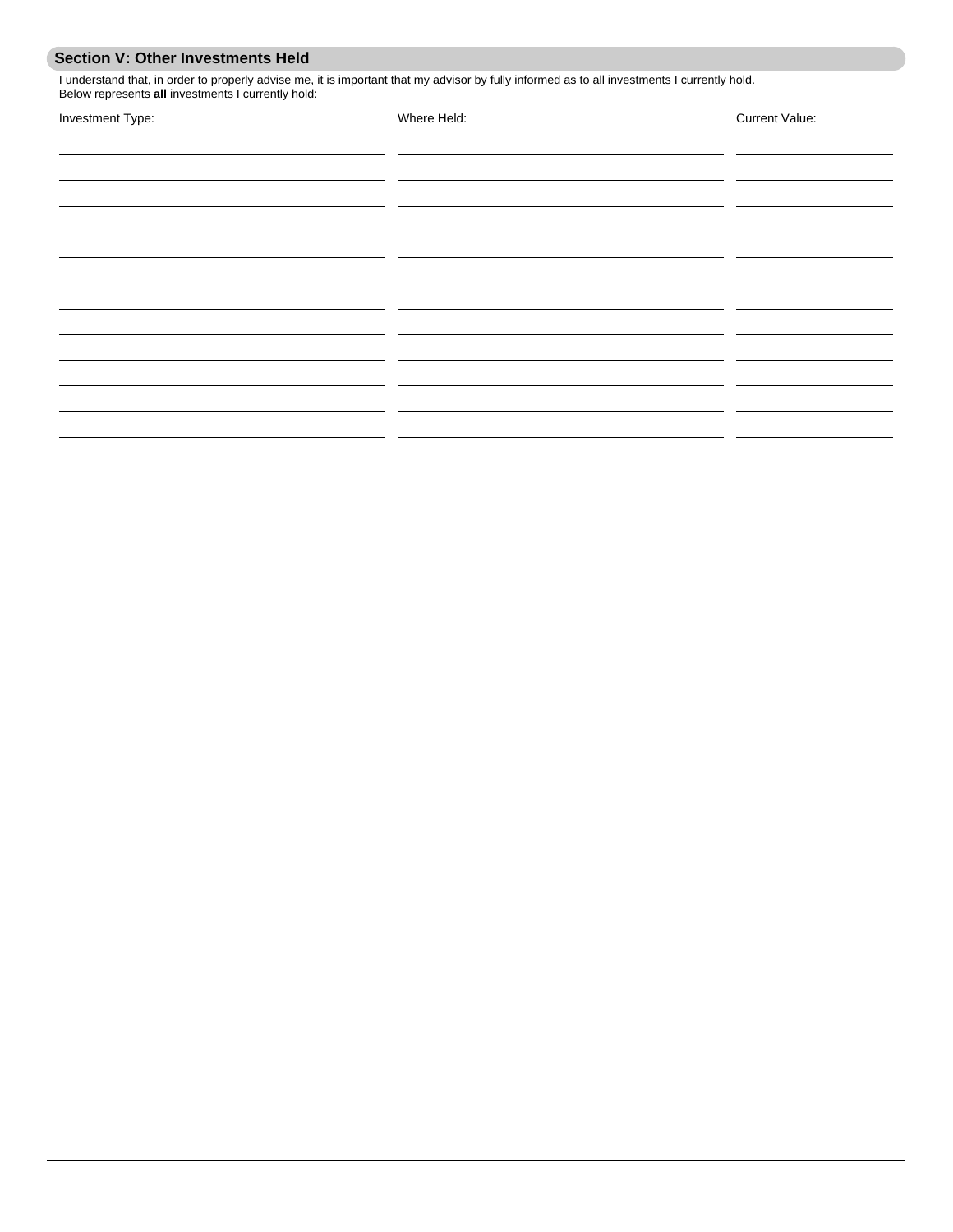## **Risk Tolerance Questionnaire**

## **CLIENT NAME**

Tolerance for risk is a key consideration in determining your probable level of comfort with varying investing choices.

| <b>Risk Questionnaire</b>                                                                                        |                                                                                                                           |                                                                                                                                                                                                                                                                                                             |
|------------------------------------------------------------------------------------------------------------------|---------------------------------------------------------------------------------------------------------------------------|-------------------------------------------------------------------------------------------------------------------------------------------------------------------------------------------------------------------------------------------------------------------------------------------------------------|
| <b>Time Horizon</b><br>Your current situation and future income<br>needs.                                        | 1 What is your current age?                                                                                               | Less than 45<br>45-55<br>56-65<br>$\Box$ 66-75<br>Older than 75                                                                                                                                                                                                                                             |
|                                                                                                                  | 2 When do you expect to start drawing income?                                                                             | $\Box$ Not for at least 20 years<br>$\Box$ In 10 to 20 years<br>$\Box$ In 5 to 10 years<br>$\Box$ Not now, but within 5 years<br>Immediately                                                                                                                                                                |
| <b>Long-Term Goals and Expectations</b><br>Your views of how an investment should<br>perform over the long term. | 3 What is your goal for this investment?                                                                                  | $\Box$ To grow aggressively<br>$\Box$ To grow significantly<br>$\Box$ To grow moderately<br>$\Box$ To grow with caution<br>$\Box$ To avoid losing money                                                                                                                                                     |
|                                                                                                                  | 4 Assuming normal market conditions, what would you expect<br>from this investment over time?                             | $\Box$ To generally keep pace with the stock market<br>□ To slightly trail the stock market, but make a good profit<br>$\Box$ To trail the stock market, but make a moderate profit<br>$\Box$ To have some stability, but make modest profits<br>To have a high degree of stability, but make small profits |
|                                                                                                                  | 5 Suppose the stock market performs unusually poorly over the<br>next decade. What would you expect from this investment? | $\Box$ To lose money<br>$\Box$ To make very little or nothing<br>$\Box$ To eke out a little gain<br>$\Box$ To make a modest gain<br>To be little affected by what happens in the stock market                                                                                                               |
| <b>Short-Term Risk Attitudes</b><br>Your attitude toward short-term volatility.                                  | 6 Which of these statements best describe your attitude about<br>the next three years' performance of this investment?    | $\Box$ I don't mind if I lose money<br>I can tolerate a loss<br>$\Box$ I can tolerate a small loss<br>$\Box$ I'd have a hard time tolerating any losses<br>I need to see at least a little return                                                                                                           |
|                                                                                                                  | 7 Which of these statements best describe your attitude about<br>the next three months' performance of this investment?   | $\Box$ Who cares? One calendar quarter means nothing<br>□ I wouldn't worry about losses in that time frame<br>□ If I suffered a loss of greater than 10%, I'd get concerned<br>I can only tolerate small short-term losses<br>$\Box$ I'd have a hard time stomaching any losses                             |

**MORNINGSTAR**